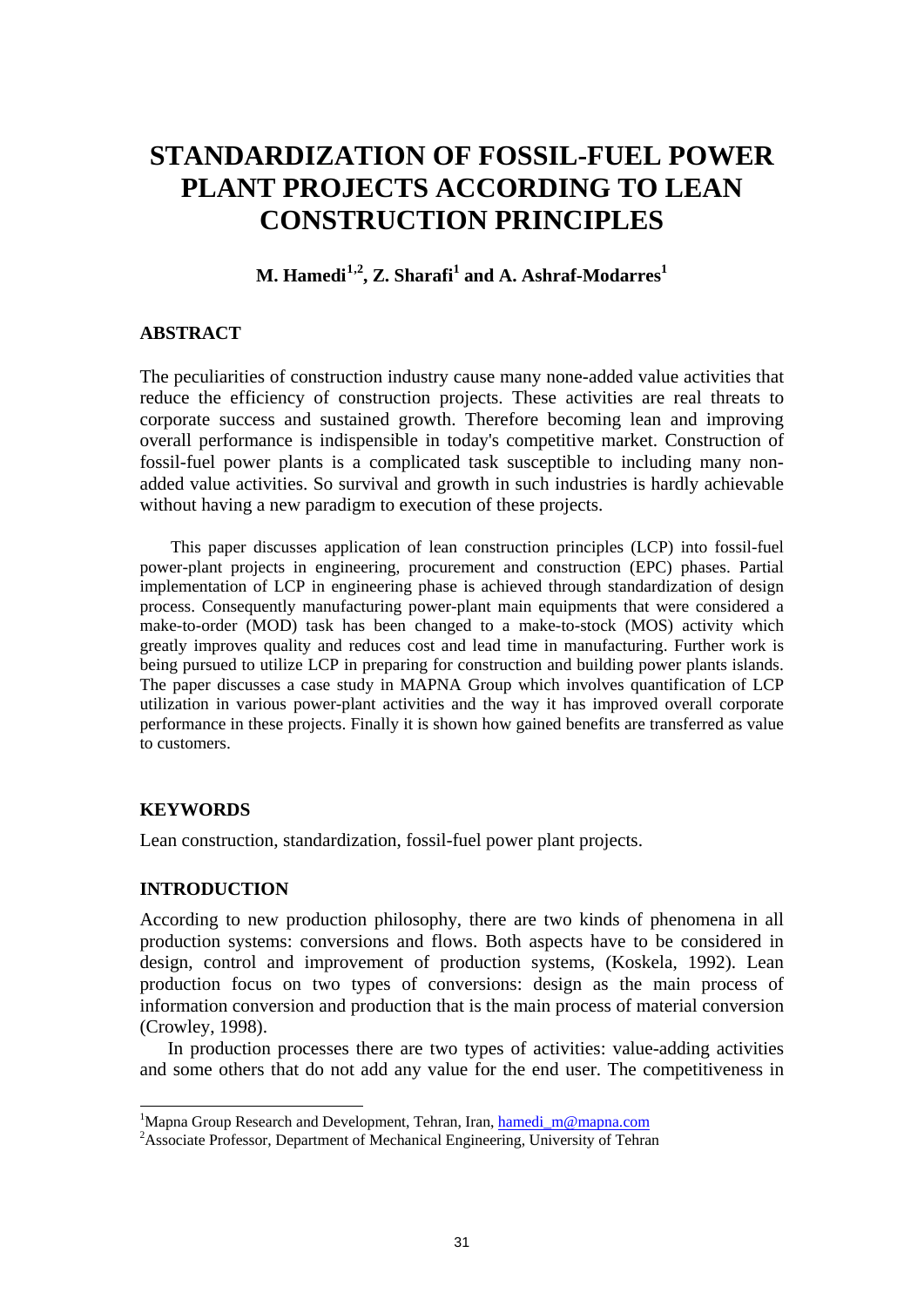new production philosophy is improved by identifying and eliminating non valueadding activities that is called MUDA or waste. Experience shows that non valueadding activities dominate most processes; usually only 3 to 20 % of steps add value (Ciampa, 1991). There is a fact that there are more non-value adding activities than value adding and this moves the focus of optimization from the value generation to the reduction of waste (Bertelsen, 2002).

Traditional managerial principles have focused only on conversions. In this view all activities are treated as though they are value-adding conversions. Table (1) is provided the summary of comparison between traditional and the new production philosophies.

|                            | <b>Production</b><br><b>activities</b>           | Control<br>way                               | <b>Control</b><br>aim | Improvement<br>time-cycle | Control<br>criteria |
|----------------------------|--------------------------------------------------|----------------------------------------------|-----------------------|---------------------------|---------------------|
| <b>Traditional</b><br>view | Operations<br>or functions                       | operation-<br>$bv-$<br>operation             | Least<br>costs        | Periodic                  | Productivity        |
| Lean<br>production         | Material and<br>information<br>flow<br>processes | For minimal<br>Variability and cycle<br>time |                       | Continuous                | Waste and<br>value  |

Table 1: Comparison Between Traditional View to Production and Lean Approach (Koskela, 1992)

After production, the necessity of becoming lean in construction industry was proposed by Alarcon et al. in 1993 (Koskela, 1993). Construction is defined as production of unique products which is remarkably limited to a sequence of rigid assembly operations, where cannot be interchanged. Also it takes place in a chaotic and impermanent environment of the construction site. No two projects are alike and their look and feeling and details as well are different (Bertelsen, 2002).

The ignorance of flows in traditional managerial concepts caused three categories of critiques: sequential method of project realization, lack of quality considerations and segmented control. As a consequence, construction is characterized by a high share of non value-adding activities, low productivity, non-optimal flows and consequently low level of reliability (Koskela, 1992) (Picard, 1996) (Howell, 1998).

It is shown that two thirds of Swedish plumbers' working time in construction site is spent on such non-value generating activities, a fact which is confirmed by studies of the erection of prefabricated concrete walls on a Danish construction site (Bertelsen, 2002).

The goal of lean construction is better meeting customer requirements while using less of all resources. To do this the experiences gained from lean production principles are applied in construction. This will result in a new project delivery system that can be utilized in any kind of construction projects especially in complex, uncertain, and quick projects (Howell, 1999). In summary it can be said that lean construction lies on an agile and reliable delivery system which challenges the trade of quality, price and time in capital projects.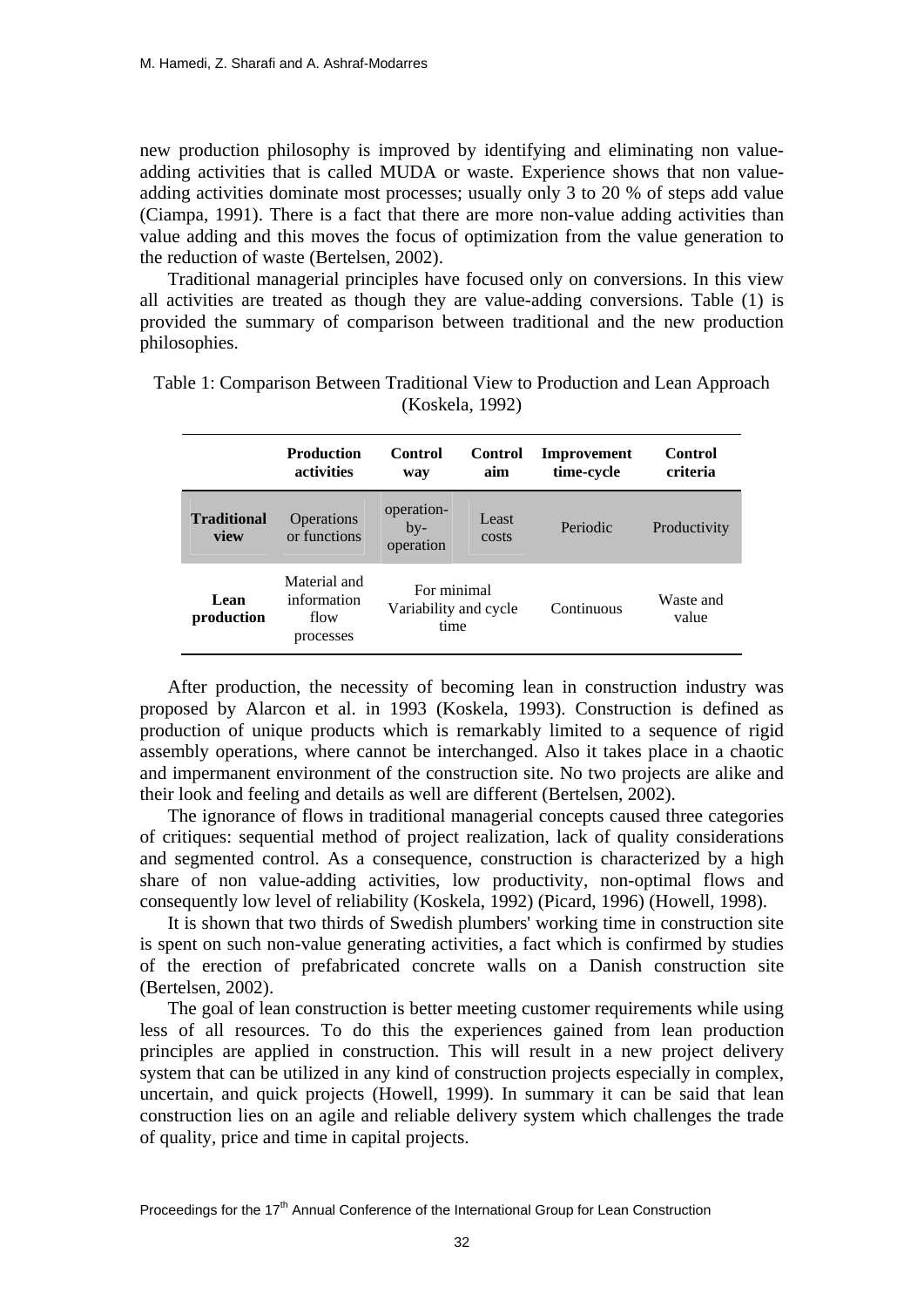Main principles of lean construction could be summarized as below:

- Simultaneous design of product and process
- Commitment to providing specific deliverables
- Increasing reliability by clarifying the flow of work
- Focus on the whole system (of construction) performance rather than its elements
- Decentralizing of decision making processes

Therefore it can be stated that lean construction is a new way of thinking that upon implementation provides feedbacks leading to new understandings. This new understandings will result in better actions and consequently to a new set of feedbacks and understanding (Ballard, 2007) (Koskela, 1999). Figure (1) shows these relations.



Figure 1: Reinforcing Loop For Increasing Skill By Applying Lean

# **EPC CONSTRUCTION PROJECTS**

There are two main processes in a construction project: design process and construction process. Design process is a stage-wise refinement of technical specifications where vague needs and wishes are transformed into requirements, then to detailed designs. Simultaneously, this is a process of problem detection and solving. Construction process is composed of the flows of material to the site, including processing and assembling on site and work processes of construction teams (Koskela, 1992).

Capital Construction projects are usually done by EPC contractors whom do the design and engineering, procurement and construction of projects as a whole. Complexity of these projects requires a high level interaction and integrity between each phase. Ballard in 1993 mentioned that EPC projects should not be performed sequentially and in separate phases but the interdependencies and tradeoffs between phases should be considered (Ballard, 1993). Supposing a non-overlapping sequence between design, procurement and construction will encourage a misconception which leads to low integrity and interaction between phases and therefore lack of productivity.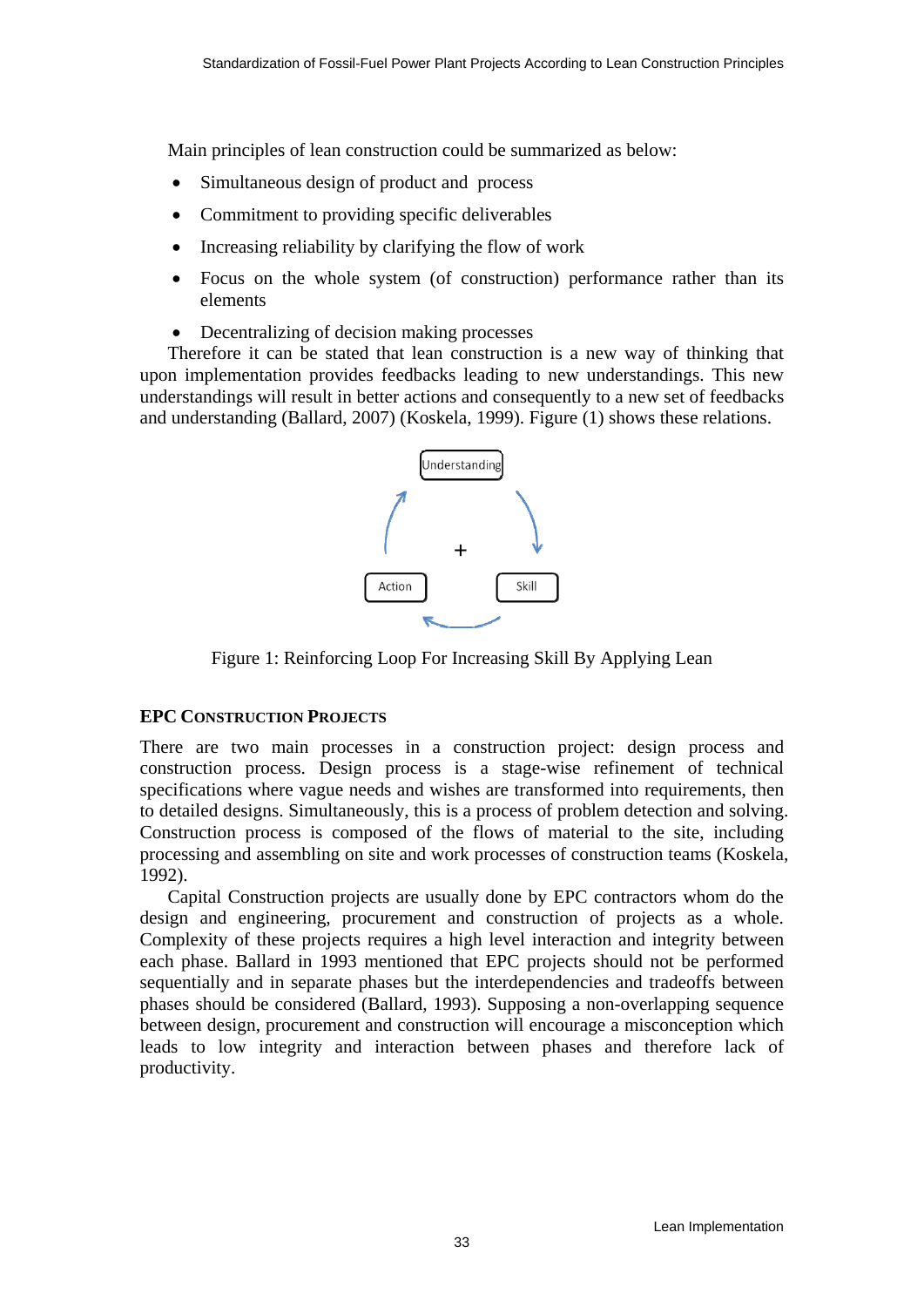#### **STANDARDIZATION OF EPC PROJECTS**

According to Ballard's experiences during the construction phase of EPC industrial projects, construction projects have two characteristics: first, the disruption and waste caused by poor quality and delivery of offsite resources, specifically design documents and permanent plant materials and equipment and second, construction industry is in some ways not completely shifted from craft to mass production. He also stated the lack of standard work methods is one sign of the dominance of the craft production model (Ballard, 1993).

Performance improvements are usually accompanied with a totally controlled processes and flows. Such controlled processes and flows "means standardization of processes" (Ballard, 1993). Construction standardization by coordinating all of the processes and flows could make an advantage for implementing and developing the projects in the real condition of site (Crowley, 1998) (Simonsson, 2007).

Standardization of different phases in construction facilitates concurrent engineering. Love et al. in a study in 1998 show that concurrent engineering could make considerable improvements in procurement and construction (Love, 1998). Concurrent engineering is a primitive model that reduces the time of project implementation (Ballard, 1993). Due to help of standardization in increasing the integration in all process, information flow and communication would be more fluent. So the concurrent engineering would be done more effectively.

# **STANDARDIZATION OF E IN EPC POWER PLANTS PROJECTS**

Design or engineering phase is considered as a process of converting information into technical specifications or a flow of information (Tzortzopoulos, 2005). This flow generates value to client, because it is a direct part of contract which in EPC projects is paid by client.

Standardization of engineering activities means implementing similar projects with pre-designed and optimal documents which do not belong to any specific project or site but are accounted as a typical and generic reference for all projects of one kind.

Ballard in his 2007 paper for implementing lean on capital projects provides some recommendations according to his findings for each phase of such projects. For design phase, his recommendations include:

- making work flow predictable through reliable promising and lean production control;
- designing product and process simultaneously;
- and producing detailed engineering outputs from an integrated database (Ballard, 2007).

An efficient way to implement these recommendations is standardization of design or engineering phase and its related actions and functions.

Required technical documents for procurement and construction are made in Ephase (Engineering) and its standardization will accompany an obvious and comprehensible flow of further works and actions. Though the essence of capital construction projects makes them unique and one-of-a-kind, they have many repetitive parts that are similarity of construction projects and mass production.

Standardizing the design of repetitive parts will reduce the work pressure in project implementation and helps project managers to have more chance for thinking about their decisions and optimizing the performance of projects as a whole rather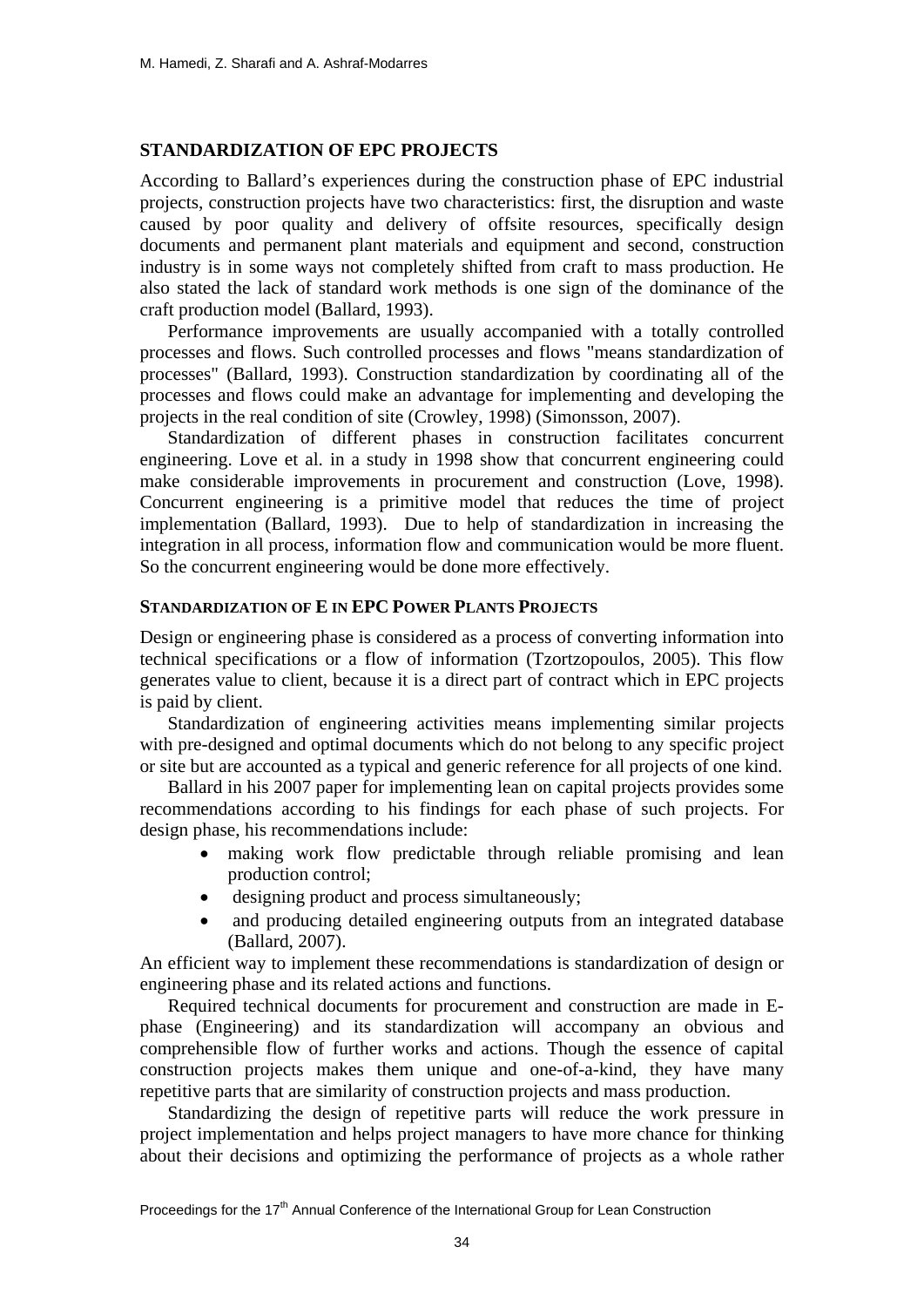than sub-optimization. Such standardization reduces the required cost and time to do engineering tasks such as conceptual design, basic design, detailed design, etc.

Therefore these documents can be used in every new contract proposal or project with a slight customization where the preparation cost and time is indeed less than engineering of the whole project.

Basic design activities that lead to preparation of procurement, erection, commissioning and operation documents are done in the E phase of EPC projects. These documents are utilized in procurement and construction phases of the projects and consequently for operation and maintenance. Figure (2) shows the application of these documents in the project phases.



Figure 2: Utilization of Prepared Documents In E Phase In Other Phases

"Design management", "changes in requirements and design process", and "client requirements consideration" are orderly related to transformations, flow, and value view or TFV triad (Tzortzopoulos, 2005).

These aspects of project become leaner through standardization because:

- Design management will be more efficient because the process and interactions are clear from the early stages of projects
- Standardization of projects will narrow the changes in client requirements.
- Client requirements will not be so immature because they are already considered in the pre-designed plans according to previous experiments

Design characteristics indicate more uncertainty and interdependency in construction design than construction production that make design process more problematic (Koskela, 2000). Some effects of these factors could be improved by standardization as presented in Table (2):

| <b>Problematic Factors</b>                            | <b>Effect of Standardization</b>                                                                          |  |  |
|-------------------------------------------------------|-----------------------------------------------------------------------------------------------------------|--|--|
| Interactions without complete information             | Access to a good deal of verified information<br>from the early stages of the project                     |  |  |
| Lacking or delayed requirements from the client       | Having an understanding from the client<br>requirements (because projects are similar in<br>main aspects) |  |  |
| Some disciplines are bottleneck                       | Having less bottlenecks (because the projects are<br>pre-designed)                                        |  |  |
| Changes in design objectives or criteria              | Eliminate design changes or make them less                                                                |  |  |
| Variability due to internal affairs of design offices | Dissociate the design of projects from current<br>engineers of design office ideas and knowledge          |  |  |

Table2: Design Problematic Factors and the Effect of StandarDization On Them

Due to utilization of E-Phase documents in all other phases, it is clear that the accuracy and completeness of the prepared documents will greatly affect the efficiency of activities in other phases. Figure 3 (Woodward, 1997) displays the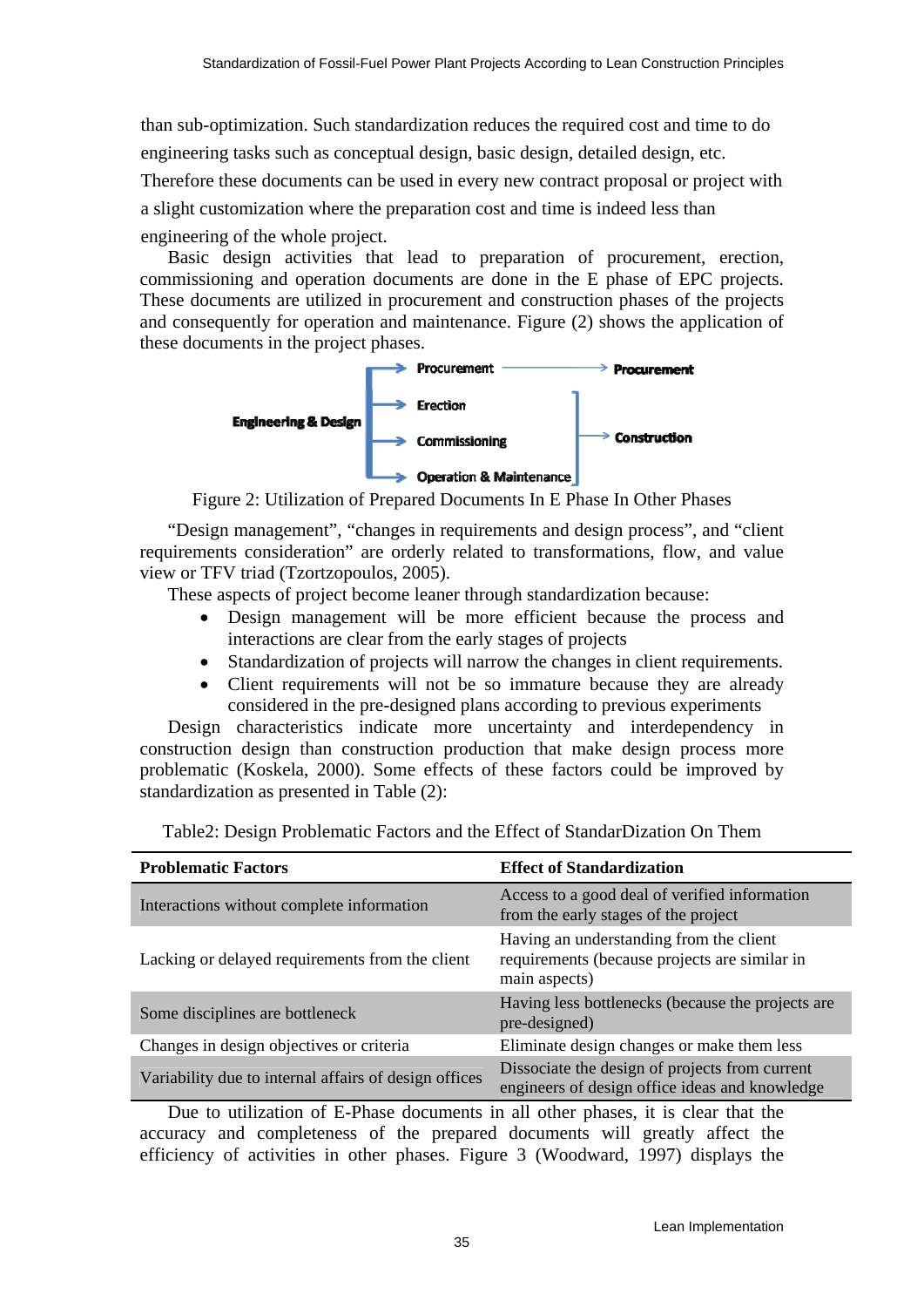savings potential in life of a project that indicates the savings is more remarkable in E-Phase than other phases.



**Life of A Project** 

Figure 3. The Effect of StandarDization In Terms of Saving Potentials with Life of A Project

 Therefore it is worthwhile to optimize the integrity of the documents in E-Phase. It conveys that standardization of required documents for power plant construction affects other phases in many aspects like efficiency and effectiveness. In addition to improve E-Phase itself, standardization improves the whole project performance in such dimensions as: quality improvement, time reduction, cost improvement, and potential optimization of space requirements for construction.

#### **CASE STUDY: STANDARDIZATION OF E-PHASE AND ITS RESULTS**

Standardization of E-Phase is implemented by an Iranian general contractor company (GC) engaged in development and implementation of combined cycle power plants under EPC scheme. The islands of combined cycle power plants includes: gas and steam turbines, generators, control systems and heat recovery steam generators (HRSG) and main and auxiliary cooling systems. Figure (4) shows a schematic picture of a typical combined cycle power plant (CCPP).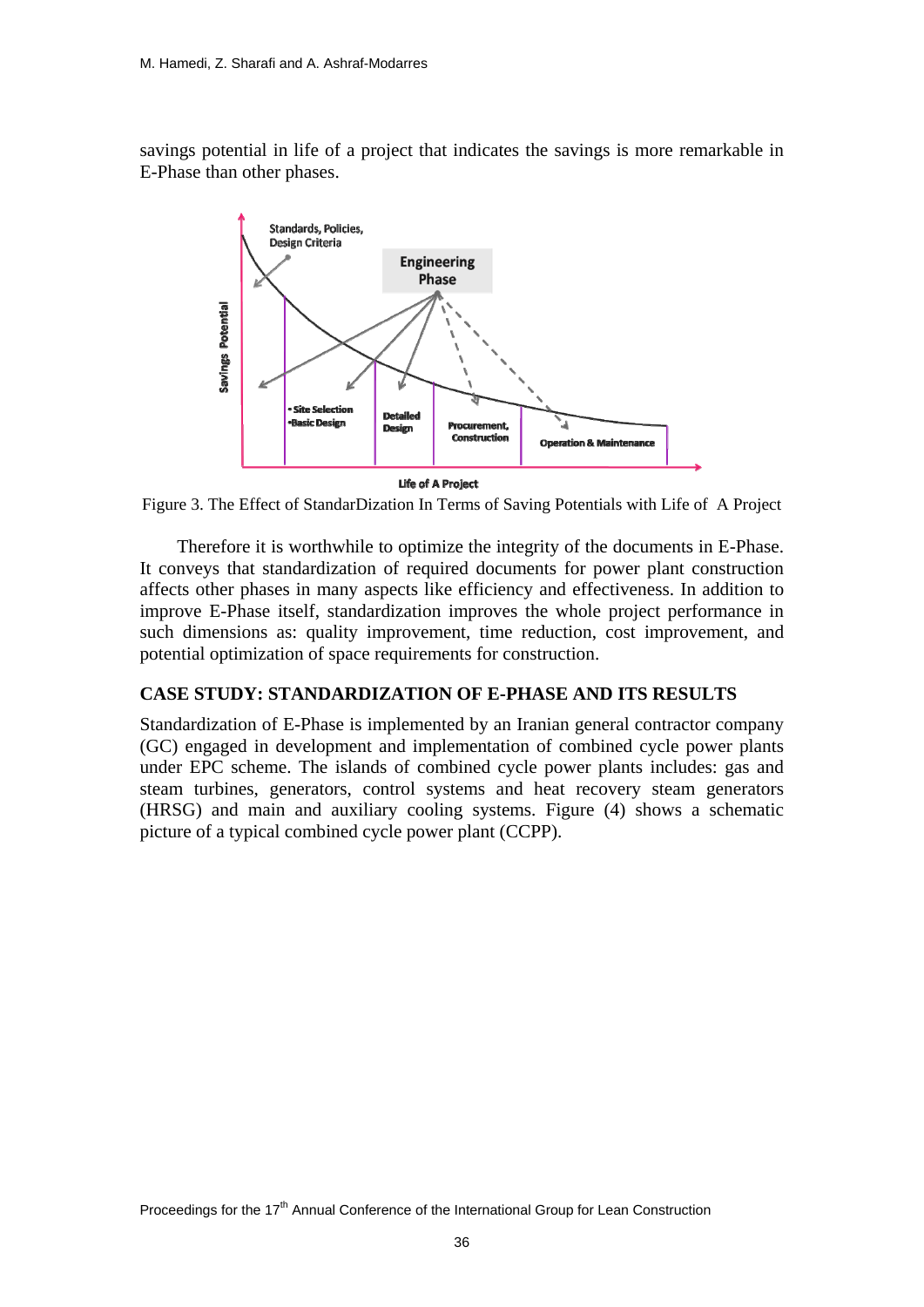

Figure 4: Scheme of Combined Cycle Power Plant

The under-study GC is a conglomeration of the parent enterprise and its 29 subsidiaries that has constructed or has under-construction more than 60 projects covering more than 49000MW. It has 86% shares of Iran's total nationwide grid capacity. This contractor realized the necessity of E-Phase standardization according to gained experiences during constructing its projects and as a result  $NIAM<sup>1</sup>$  $NIAM<sup>1</sup>$  $NIAM<sup>1</sup>$  scheme was codified and implemented.

The organizational structure of the case and also the flow of information, material and equipments between each corporation are shown in figure 5. The subsidiaries of two divisions, Engineering & Manufacturing and Construction are seen in the figure. In engineering and manufacturing division there are several subsidiaries which make power plant equipments like turbine, generator, electrical and control instruments, boiler and H.R.S.G, and other equipments. The construction division includes power plant construction and engineering companies.

Manufacturing in heavy and complex industries is usually make-to-order. As is seen in figure 5 engineering documents are made in design and engineering division and flow to equipments manufacturers. By standardization of these documents, manufacturing of these equipments including turbine, generator, electrical and control systems is standardized so they can be produced make-to-stock almost in a batch production method. Boilers and H.R.S.Gs due to their dependency to site conditions cannot be made in a make-to-stock fashion however standardization has me it possible to procure some of their required components using a batch method.

In addition in construction division standardization of engineering documents cause power plant construction and development more efficient and with minor inherited characteristics from construction projects peculiarities.

 $\overline{a}$ 

<span id="page-6-0"></span><sup>&</sup>lt;sup>1</sup> Persian Acronyms for Mapna Standard Power Plant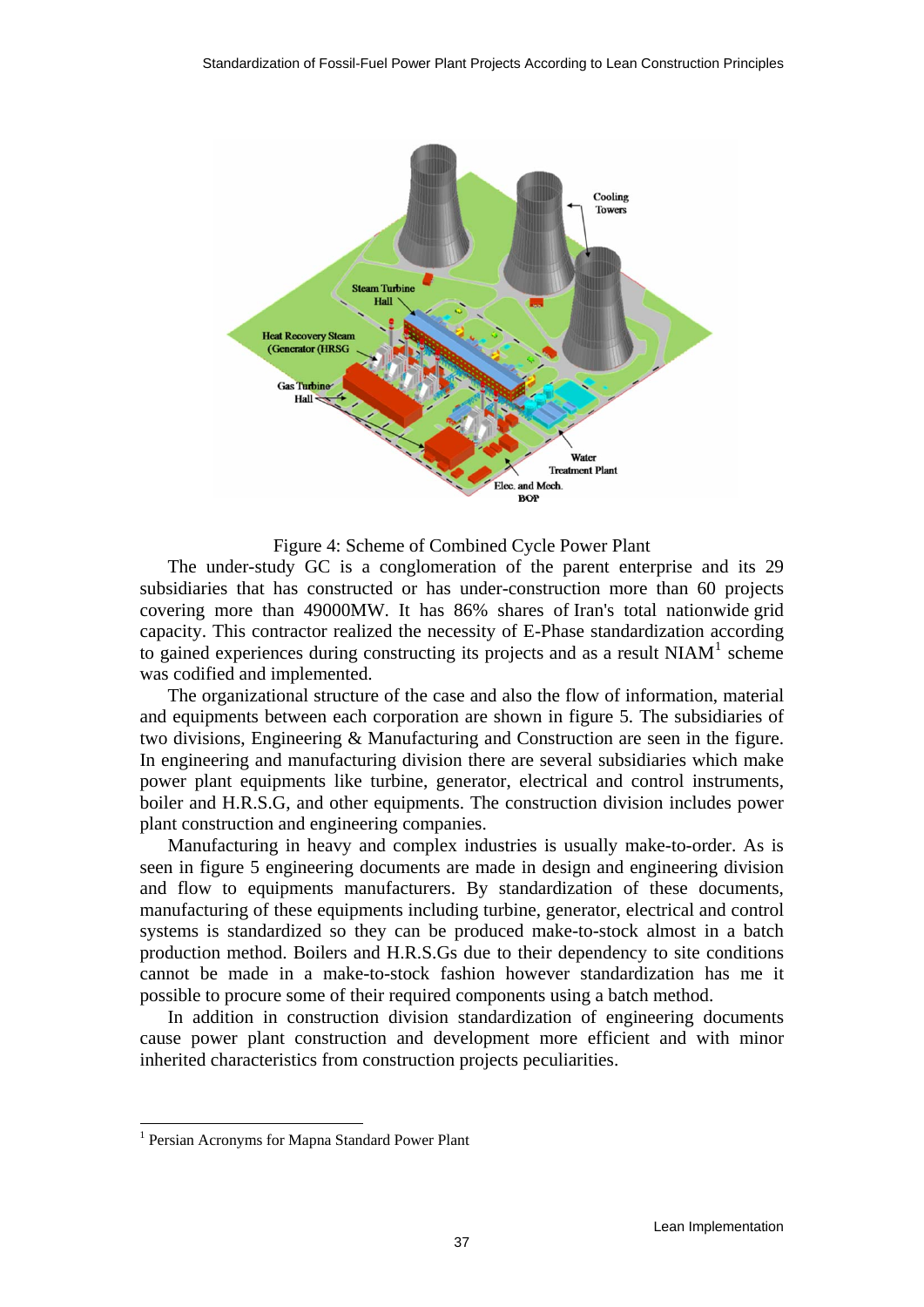

Figure 5: Flow of Information, Material and Equipments In Studied Case

#### **NIAM DESCRIPTION**

NIAM is a pre-designed power plant which its documents can be utilized in any projects in one type. This scheme tries to provide the basic design of the power block and also its standardized documents. In this scheme designs and technical specifications of various power systems are standardized and optimized. It includes the standardization of different power plant islands like: turbine, generator and their auxiliaries, bus duct transformer,  $H R S G<sup>1</sup>$  $H R S G<sup>1</sup>$  $H R S G<sup>1</sup>$ , electrical and control systems, electrical and mechanical BOPs, main and auxiliary cooling, and equipments' layout and their relations with each other.

NIAM scheme is formed to improve and develop the quality of engineering with getting feedbacks from implemented projects. The main achievement of this scheme is construing power plant development as an integrated format capable of addressing each project's specific conditions within an optimum framework.

As mentioned before, Standardization of E-Phase could affect other stages of power plant construction. Table (1) shows the percentage of standardization of E-Phase and its reflection to other phases in the case study.

To evaluate the level of standardization a survey was done in the Corporate engineering department that is responsible for producing engineering documents for each power plant island. The survey questioned the available amount of engineering documents and the time required to produce them prior and after implementation of NIAM Scheme. The results are displayed in Table (3). The greater percentages indicate higher level of standardization and the remained percentage to 100% means the required special modifications necessary for preparing documents for a specific project. The overall percentage standardization are 69.7%, 64.6% and 50.7% for engineering, procurement and construction respectively.

Table 3: Percentage of Standardization of E-Phase and Its Reflection to Other Phases

| <b>Power Plant Islands</b> |    |    |    |
|----------------------------|----|----|----|
| Turbine / Generator        |    |    |    |
| Boiler (HRSG)              | ыı | 50 | 40 |
| Instrumentation & Control  |    |    |    |

<span id="page-7-0"></span><sup>1</sup> Heat Recovery Steam Generator

 $\overline{a}$ 

Proceedings for the  $17<sup>th</sup>$  Annual Conference of the International Group for Lean Construction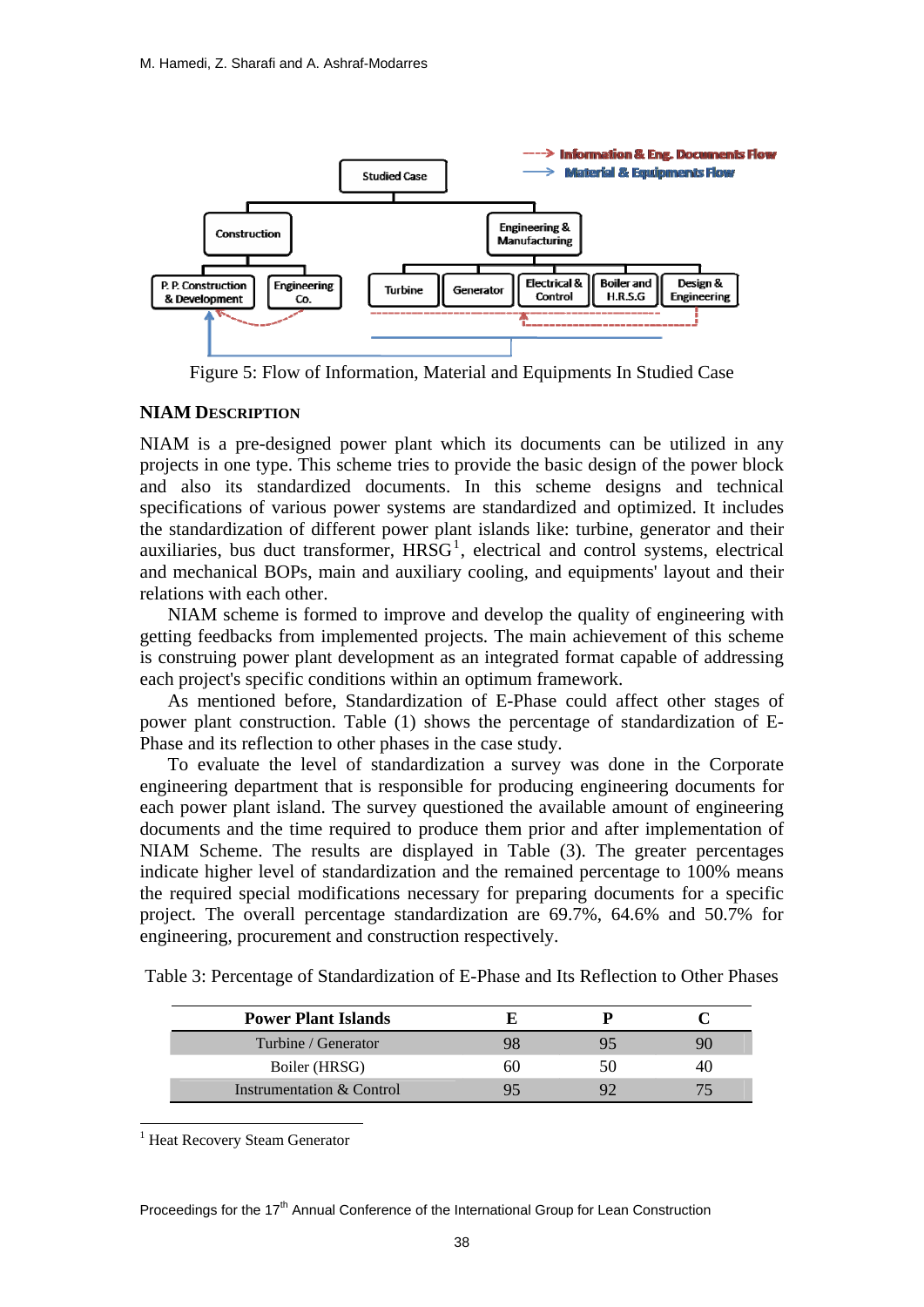| Main & Unit Transformer                    | 95    | 95    | 70    |
|--------------------------------------------|-------|-------|-------|
| Mechanical and Electrical Balance of Plant | 50    | 40    | 30    |
| Water Treatment Plant                      | 50    | 40    | 30    |
| Main & Aux. Cooling                        | 40    | 40    | 20    |
| Average                                    | 69 7% | 64.6% | 50.7% |

# **DISCUSSION ON IMPROVEMENTS ACHIEVED BY NIAM**

Implementing lean principles in NIAM scheme and standardization of power plant projects are achieved through performing the following activities:

- Coordinating flow of information in several technical meetings with manufacturers to obtain critical information about equipments dimensions and their main specifications.
- Designing 3-dimentionals models of all equipments, turbine hall and power block site
- Designing 3-dimentional model of equipments layout in turbine hall and overall site layout
- Designing 3-dimentionals scheme of connections between equipments, including: cabling and piping of power block
- Preparing 2-dimentional plots from 3-dimentional cross sections
- Evaluating detailed designs provided by different contractors with regard to 3dimentional models of basic designs

These activities result in developing a standardized power block in power plant which yields the following gains:

- Applying up-to-dated design standards
- Power plant continuous improvement with the use of previous projects experiments and feedbacks
- Reducing equipments diversities and improving the operation conditions
- Having enough time (without project time pressures) to provide complete and optimized with least executive interruptions
- Facilitating execution of engineering phases in each project
- Facilitating proposal preparation for tenders, pricing, supplier selection, etc.
- Minimizing the effect of personal ideas
- Confirmation of special site condition with proposing pre-designed alternatives and implementing minor changes and modifications
- Fast and clear coordination between equipment and material suppliers.

Time reduction, optimization of space requirements, cost and quality improvements compared to previously executed projects before standardization are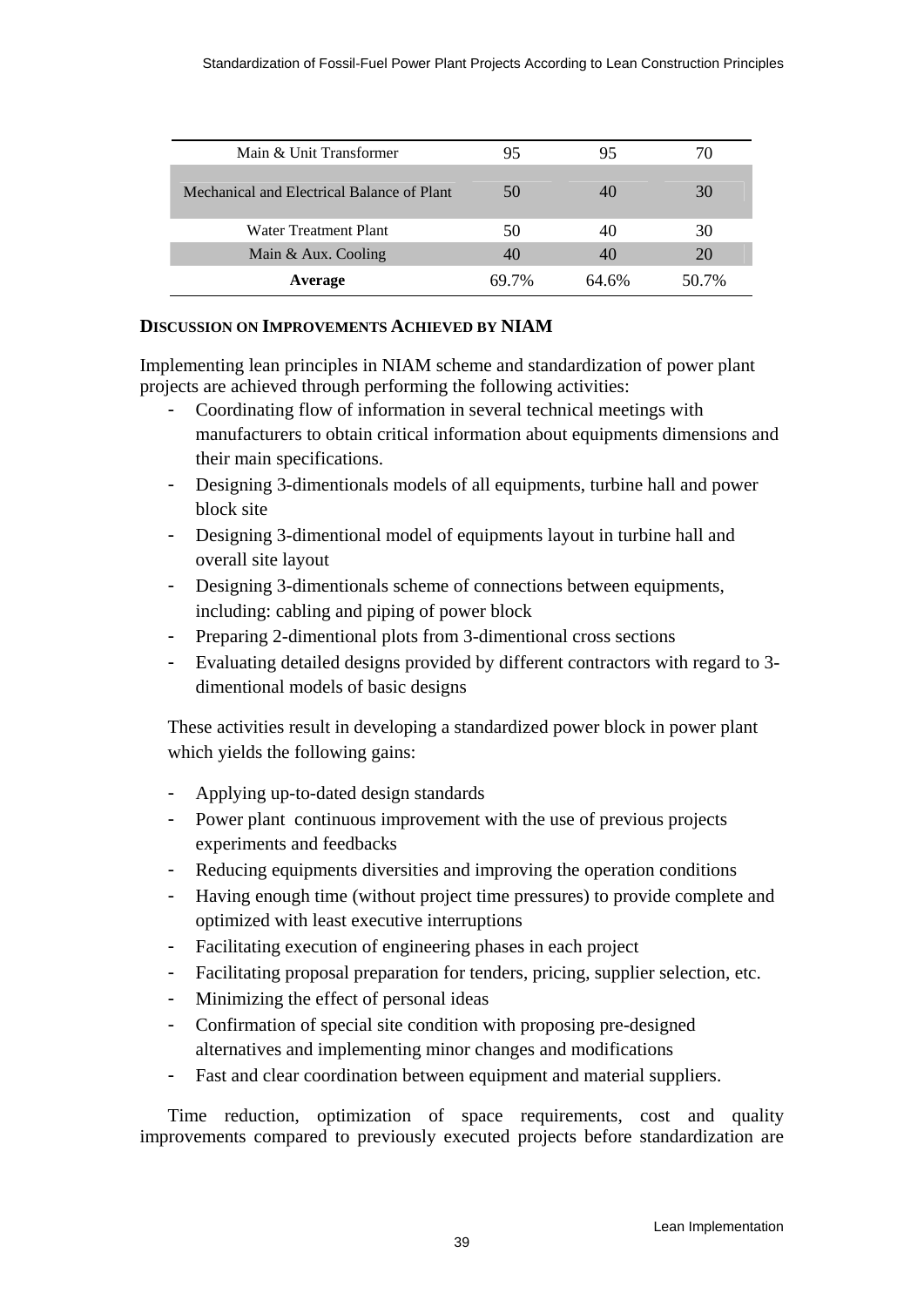measured according to above advantages. The gained results are depicted in figure (6). It shows that standardization of power plant projects designs reduce the time of E-Phase of future projects about 28% which is accompanied by time reductions in erection and operation phases. According to this figure the improvements in E-Phase is more than others except for cost improvements which has the highest level in operation and maintenance. Finally the achieved improvements in operation and maintenance, converts to net value and deliver to the client of projects directly.

Through usage of this scheme the time and cost of projects in tendering, contracting and implementing stages is reduced because there is no need to design the projects from scratch and it will be applicable in all projects with slight changes according to site conditions and specific requirements of the client. It reduced the required spaces for the whole power plant in the preparation stage.

NIAM contributes to management of the knowledge of project-based enterprises considerably. Due to different conditions of the projects, knowledge documentation and transfer in project-based organization is a difficult and tedious task. Standardizing project engineering activities facilitates transferring of gained knowledge and lessons learned from one project to another. In addition with making the projects specifications fix and stable, knowledge retention and utilization will be done more efficient (Gann, 2000).



Figure 6: Percentage of Achievements by Applying Lean Principals In Power Plant Construction

Such a standardization eliminates the trade-offs between quality improvement and cost and time reduction. There is a dominant belief among project managers that project cost reduction come only with compromising quality features. It is clear that by doing so the overall quality of the project and therefore customer satisfaction is lost. The results of NIAM show that time and cost reduction can be done simultaneously by quality improvements even if its amount is minor.

#### **BECOMING LEANER**

It is clear that becoming lean is not a temporary process and needs continual actions. The leanest organization can hardly claim that it has reached the leanest point. The discussed case in this article has to attempt leanness in its managerial processes in procurement and construction too. **-**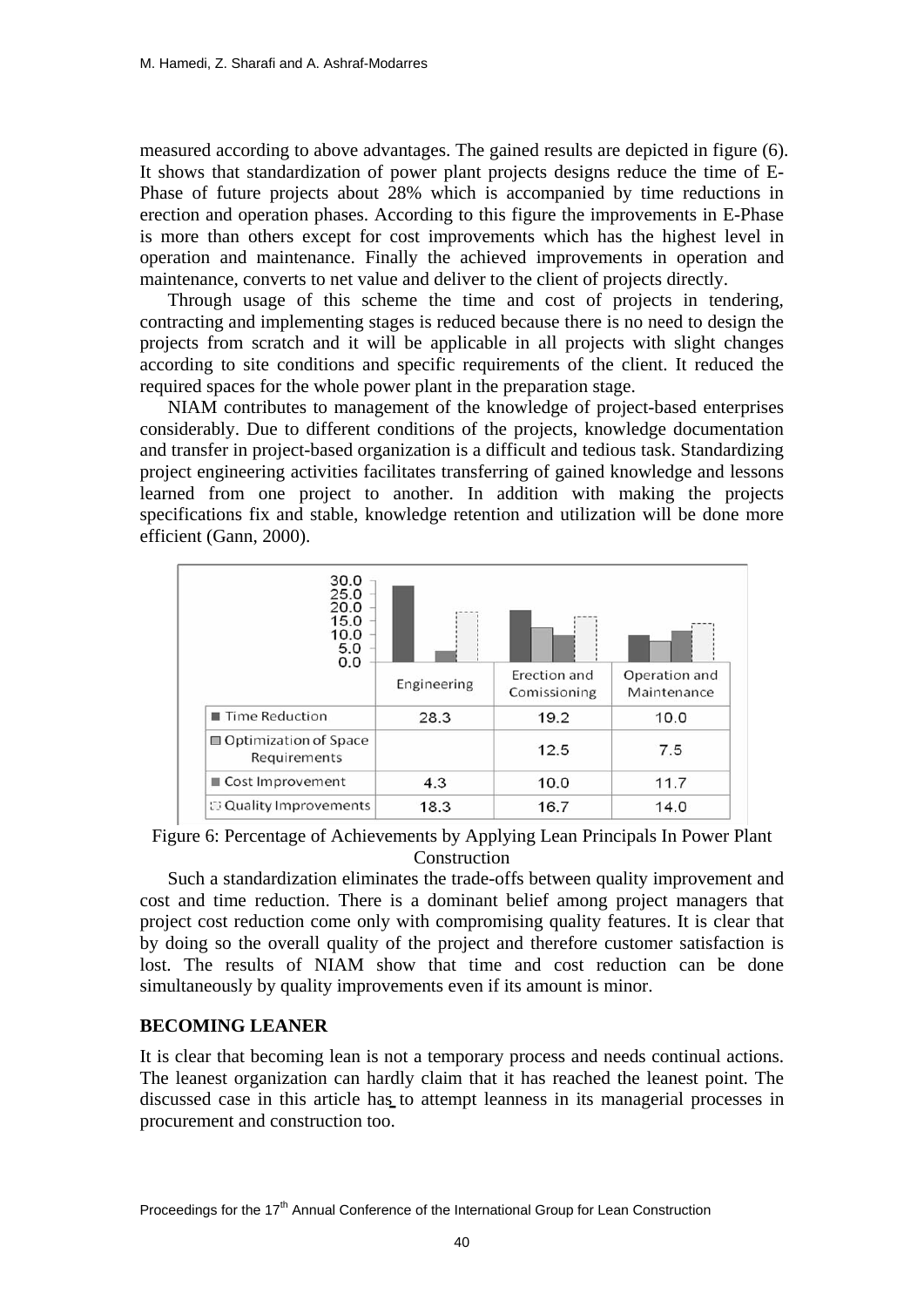It was mentioned that construction executes a production which is considerably locked to rigid sequence of assembly operations that cannot be interchanged (Bertelsen, 2002). So Standardization of procurement processes and the sequence of construction simultaneously within E-Phase can increase the integrity of projects as a whole. Also mapping the flow of needed activities and labors to erection of islands and their connections to construct a power plant leads to eliminating non-added value activities.

#### **SUMMARY AND CONCLUSION**

This paper addressed the necessity of implementing lean construction principles in development of fossil-fuel power-plant projects in engineering, procurement and construction (EPC) phases. Standardizing design and engineering activities in fossilfuel power-plants that were considered a unique set of tasks for each project, converts these activities to the routine jobs that easily can be customized. As a result manufacturing power-plant main equipments such as gas and steam turbines, generators, control and electrical systems and HRSGs are transformed to make-tostock (MOS) activities. This shift results in considerable improvements in quality, cost and lead time reduction in manufacturing. The paper discussed a case study in MAPNA Group, a general contractor, and quantified the lean achievements through LCP utilization in various power-plant activities. It was discussed that how LCP usage improves overall corporate performance in these projects. Whilst standardization has mainly encompassed engineering tasks by 69.6% further work has to be performed to utilize LCP in preparing for construction and building powerplants islands. The paper displayed LCP utilization in engineering tasks result in 28.3% time reduction, 4.3% in cost improvement and 18.3% in quality improvement. Similar results are realized in erection and commissioning, and operation and maintenance which convey great motivation to continue LCP utilization in procurement and construction phases.

# **ACKNOWLEDGEMENT**

The authors would like to express their special gratitude towards Mr. Haj-Mohammadi from MAPNA Group for fruitful discussions and technical contributions.

# **REFERENCES**

- Ballard G. (1993). *Lean Construction and EPC Performance Improvement*. IGLC, Espoo, Finland.
- Ballard G., Woo Kim, Y. W. (2007). *Implementing Lean on Capital Projects*. Michigan, IGLC-15, 88-97 pp.
- Bertelsen S. (2002) *Bridging the Gaps Towards A Comprehensive Understanding of Lean Construction*. IGLC-10, Gramado, Brazil.
- Ciampa D. (1991). "The CEO's Role in Time-Based Competition." Homewood, Business One Irwi.